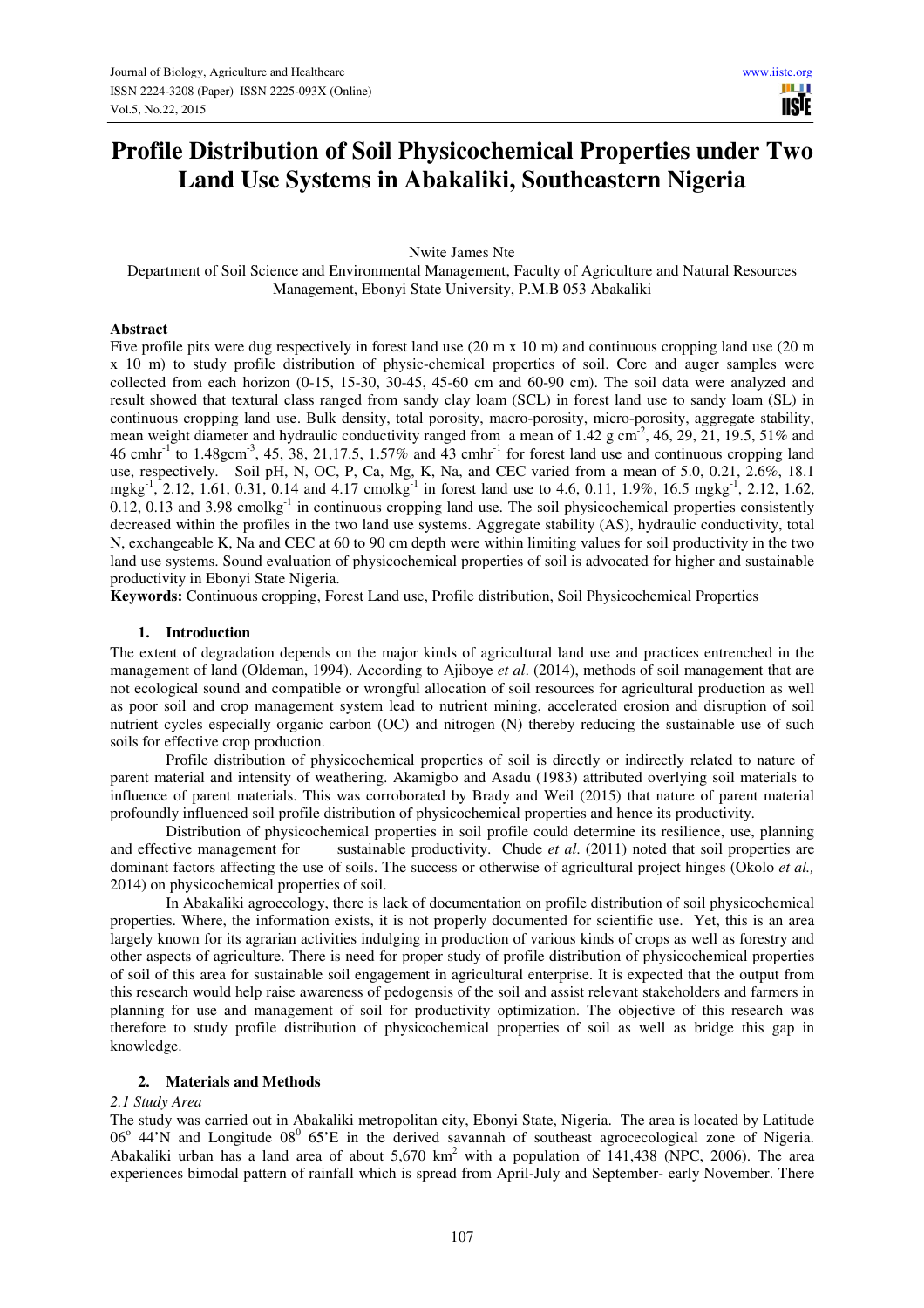is a short spell in August which the residents normally refer to as "August break". At the beginning of rainfall, it is characterized by thunderstorm and lightening. There is minimum annual rainfall of 1700 mm with maximum of 2000 mm. The mean annual rainfall is 1800 mm. Temperatures vary from  $27^{\circ}$ C for minimum usually experienced around periods of hamattan season to  $31^{\circ}$ C for maximum which is common during hot dry season. The relative humidity during rainy season is 80% but declines to 60% during dry periods (ODNRI, 1989). The soil of the area is derived from sedimentary deposits from cretaceous and tritely periods. The soil is unconsolidated to 1m depth. Abakaliki Agricultural zone lies within "Asu River" group and consists of olive brown sandy shales, fine grained sandstones and mudstones. It belongs to the order ultisol and is classified as *typic Haplustult* (FDALR, 1985).

 The vegetation of the area is characterized by growth of economic trees made up of trees of different species, herbs and shrubs. Yam, cassava, rice, cocoyam, potatoes and maize are among common staple food crops abundantly grown in the area.

#### *2.2 Location of Sites*

The sites were carefully identified using free survey technique. The first site was a forestry reserve established in 1964 by the then colonial administration. The forest measures 100 m x 100 m. *Gmelina aborea* of 8 m tall was the predominant tree. There is growth of grasses such as *Sida acuta*, *Tridax procumbense*, *Bahama* grasses as well as scanty tree canopies and twigs. The land is undulating with top soil sparsely covered with leaf litters.

 The other site was continuously cropped land located at the Teaching and Research Farm of Faculty of Agriculture and Natural Resources Management, Ebonyi State University. The land area is 100 m x 100 m and is yearly put under cultivation for more than fifteen years. Common crops planted at the land were yam, cassava, maize and vegetables.

#### *2.3 Soil Sampling*

 Global positing system (GPS) was used in locating sites for profile pits in the two land use systems. Five profile pits were sunk in each of the land use systems. Auger and Core samples were collected from 0-15, 15, 30-45, 45-60 and 60-90 cm depth, respectively in each profile pit and for the two land use systems. The auger samples were air dried at room temperature about  $26^{O<sup>c</sup>}$ , ground and sieved with 2 mm sieve and used to determine chemical properties. Core samples were used for determination of physical properties. *2.4 Laboratory methods* 

Particles size distribution was determined using Gee and or (2002) method. Bulk density determination was done according to Blake and Hartge (1986) procedure. Total porosity and pore size distribution were determined as described by Obi (2000). The determination of saturated hydraulic conductivity was carried out using undisturbed soil core by the constant head method of Klute and Dirksen (1986). Aggregate stability was evaluated using the method of Kemper and Roseau (1986) as follows:

$$
AS\% = \underline{Ma} + S - Ms
$$

Mt - Ms

Where:

AS% = Percent aggregate stability

 $Ma + S = Mass$  of the resistant aggregates plus sand (g)

 $Ms = Mass$  of the sand fraction alone  $(g)$ 

 $Mt = Total mass of the sieved soil (g)$ 

All soil samples that fell within 4.76 and 0.25 mm were used to express WSA > 0.25 mm as the index of stability. The method of Van Bavel (1950) as modified by Kemper and Rosenau (1986) was used to evaluate the mean weight diameter of aggregates. The expression is as:

$$
MWD = \sum_{i=1}^{N} X_i W_i
$$

where

MWD = mean weight diameter of water sable aggregate

 $X_i$  = mean diameter of each size fraction (mm)<br>W<sub>i</sub> = proportion of the total sample weight (%S) = proportion of the total sample weight (%SA) in

the corresponding size fraction, after deducing the weight of stone.

Soil pH was evaluated using soil/ water solution ratio of 1: 2.5. The pH values were read off using Beckman zeromatic pH meter (Peech, 1965). Total nitrogen was determined using the micro-Kjeldhal distillation method of Bremner (1996). Available phosphorus determination was done using Bray-2 method as described in Page *et al.* (1982). Organic-carbon determination was carried out by Nelson and Sommers (1982) method. Exchangeable calcium (Ca) and magnesium (Mg) were determined by titration method (Mba, 2004). Sodium (Na) and potassium (k) were extracted with IN ammonium acetate solution (NH4 OAC) and determined using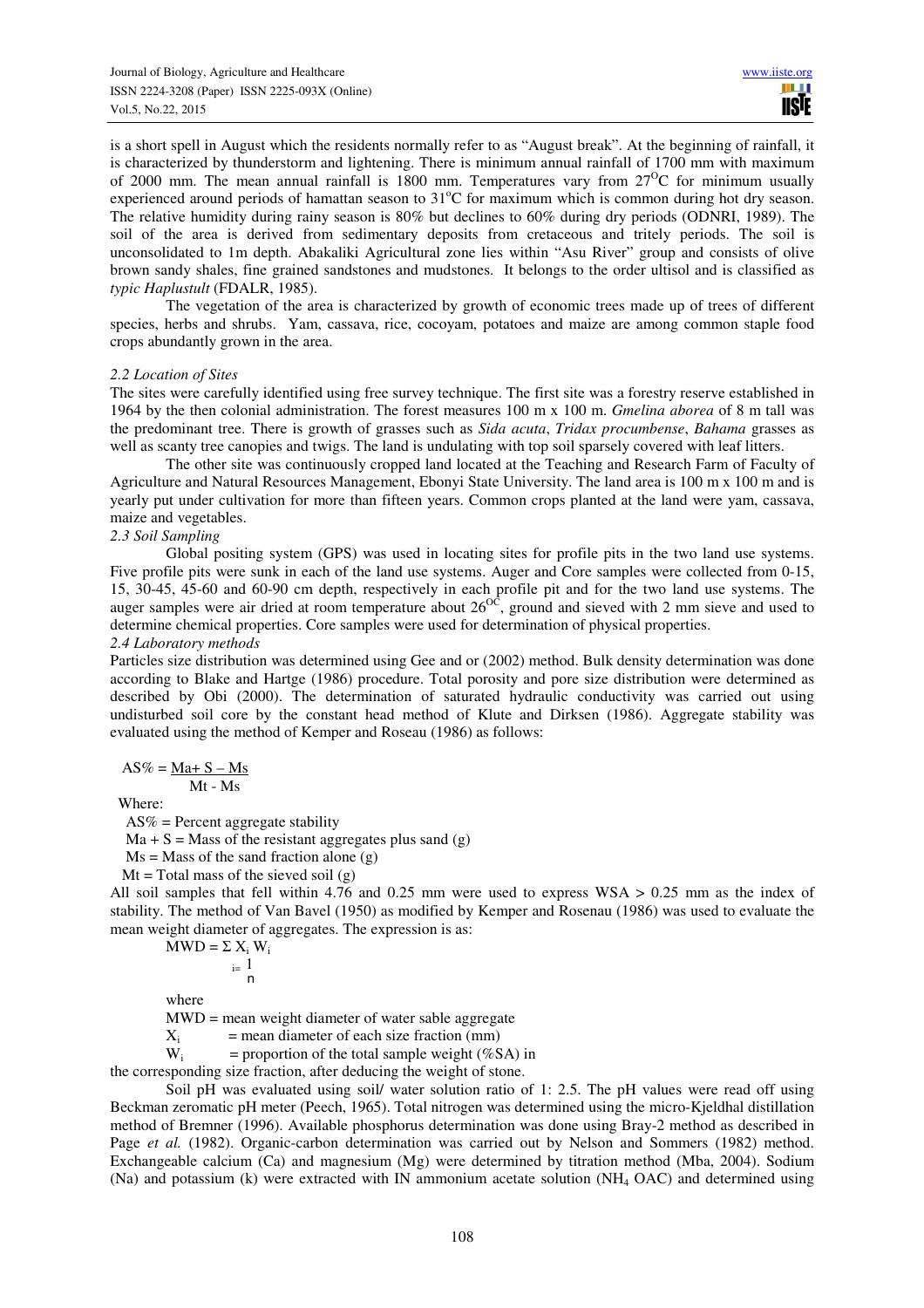flame photometer. Cation exchange capacity (CEC) was determined by ammonium acetate (NH<sub>4</sub> OAC) displacement (Jackson, 1958).

*2.5 Data Analysis* 

Data collected from soil and laboratory were evaluated with standard deviation (Steel and Torrine, 1980).

## **3. Results and Discussion**

Table 1 shows profile distribution of particle sizes of soil and textural classes under two land use systems. The particle size distribution within the profiles in the two land use systems did not vary appreciably. The sand, silt and clay fractions varied from a mean of 36, 36 and 28% in forest land use to 31, 42 and 29% under continuous cropping land use system. The particle size distribution maintained a particular trend within the profiles in the two land use systems. Under forest land use, the sand fraction generally decreased within the profile recording least value in  $60 - 90$  cm depth. Conversely, the silt and clay fractions increased within the profile giving highest values for 60 – 90 cm depth. However, the textural class remained sandy clay loam in all the depths within the profile.

The sand and silt fractions decreased within the profile with least values for  $60 - 90$  cm depth for continuous cropping land use. Clay faction in contrast to its trend under forest land use did not maintain any particular trend within the profile but recorded highest value in 60 – 90 cm depth. The textural class remained sandy loam throughout the profile.

 The decrease of sand fraction within the profile in the forest land use system could be attributed to displacement action due to increase of silt and clay fractions within the profile (Table 1) as well as influence of weathering. The argillation of fine particles down the profile is attributable to cracks and channels created by plant roots. These observations are in line with the report of Nwite (2002) that sand fraction decreased within the soil profile while silt and clay fractions increased down the soil profile. Mbah (2004) corroborated that silt and clay fractions increased as the depth of soil increased but sand fraction decreased within soil depth. The inverse in silt fraction under continuous cropping land use could be attributed to continuous cultivation which caused increase in deposition of silt particles on upper horizons (Table 1). Soil fine particles are associated with high water retention, nutrient supply capacity and soil strength. The Textural classes of sandy clay loam and sandy loam respectively are rated high in terms of aeration propensity, water retention and nutrient capacity. According to Foth and Turk (1992), texture has good relationship with nutrient storage, water retention, porosity and specific surface area, soil compatibility compressibility (Smith *et al.,* 1998) which affects inherent productivity of the soil. These intrinsic properties of soil could buffer the soil against degradative forces such as drought, low nutrient supply or poor aeration and generally enhance its productive capacity. The differences in soil texture in the two land use systems could be linked to degree of weathering and influence of anthropogenic activities on parent materials.

| <b>Forest Land System</b> |                       |                                        |                       |                |  |  |  |  |  |
|---------------------------|-----------------------|----------------------------------------|-----------------------|----------------|--|--|--|--|--|
| Soil Depth (cm)           | Sand $(\%)$           | Silt (%)                               | Clay $(\%)$           | <b>Texture</b> |  |  |  |  |  |
| $0 - 15$                  | 56±0.707              | 28±1.414                               | 16±0.707              | <b>SCL</b>     |  |  |  |  |  |
| $15 - 30$                 | 40 <sub>±</sub> 0.707 | 35±0.707                               | 25±0.707              | <b>SCL</b>     |  |  |  |  |  |
| $30 - 45$                 | 35±0.707              | 35±0.707                               | 30±0.707              | <b>SCL</b>     |  |  |  |  |  |
| 45-60                     | 30±0.707              | 38±0.707                               | 31±0.707              | <b>SCL</b>     |  |  |  |  |  |
| 60-90                     | 20±0.707              | $42 \pm 0.707$                         | 38±0.707              | <b>SCL</b>     |  |  |  |  |  |
| <b>Mean</b>               | 36                    | 36                                     | 28                    |                |  |  |  |  |  |
|                           |                       | <b>CONTINUOUS CROPPING LAND SYSTEM</b> |                       |                |  |  |  |  |  |
| $0 - 15$                  | 38±0.707              | $48+0.707$                             | 14 <sub>±</sub> 0.707 | <b>SCL</b>     |  |  |  |  |  |
| $15 - 30$                 | 35±0.707              | 45±0.707                               | 28±0.707              | <b>SCL</b>     |  |  |  |  |  |
| $30 - 45$                 | 32±0.707              | $42 \pm 0.707$                         | 26±1.225              | <b>SCL</b>     |  |  |  |  |  |
| 45-60                     | 28±1.440              | 39±0.707                               | 33±0.707              | <b>SCL</b>     |  |  |  |  |  |
| 60-90                     | 20±0.500              | 35±0.707                               | 45±0.707              | <b>SCL</b>     |  |  |  |  |  |
| Mean                      | 31                    | 42                                     | 29                    |                |  |  |  |  |  |

|  | Table 1. Particle Size Distribution under two Land use systems |  |  |
|--|----------------------------------------------------------------|--|--|
|  |                                                                |  |  |

SCL-Sandy Clay Loam, SL-Sandy Loam

## *3.1 Profile Distribution of Physical Properties of Soil*

 Distribution of physical properties within the profiles under two land use systems is shown in Table 2. The physical properties of bulk density, total porosity, macro-porosity, micro-porosity, aggregate stability, mean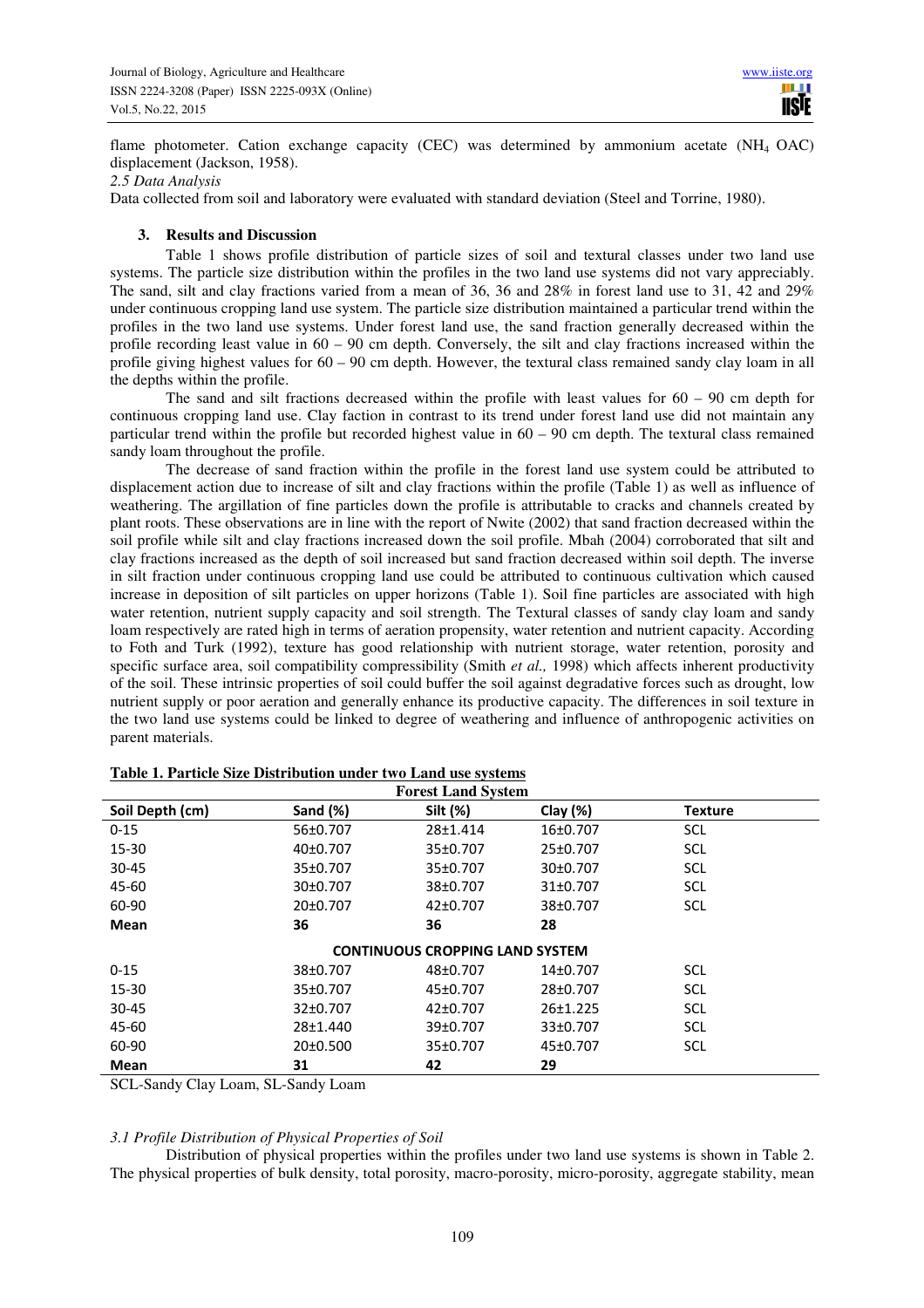weight diameter and hydraulic conductivity varied from a mean of 1.42 g cm<sup>-3</sup>, 46, 29, 21, 19.5, 1.51% and 46 cmhr<sup>-1</sup> for forest land use to 1.48 g cm<sup>-3</sup>, 45, 28, 21, 17.5, 1.57% and 43 cmhr<sup>-1</sup> for continuous cropping land use respectively. Bulk densities generally varied in the two profiles under the two land use systems although higher in continuous cropping land use compared to forest land use. Furthermore, bulk densities increased within the profiles in the two land use systems. Total porosities varied appreciably within the profiles under forest land use and also under continuous land cropping system. However, the total porosities did not vary as much within the profile in continuous cropping land use system. Generally, total porosities decreased within the profiles under the two land use systems and reflected the trend of bulk densities within the profiles. Macro-porosity (air filled porosity) was generally higher under forest land use system than in continuous cropping land use system. The macro-porosity decreased within the profiles under the two land use systems. Similarly, micro-porosity (water filled porosity) of continuous cropping land use seemed to be generally higher when compared to those of forest land use system. Furthermore, micro-porosities decreased within the profiles under the two land use systems. The macro-porosity and micro-porosity showed reciprocal relationship with total porosity and bulk density in their trends of values within the profiles.

Aggregate stability in the two profiles of forest and continuous cropping land use systems showed little variation but values generally decreased as depths increased. However, the values of aggregate stability of forest land use were higher compared to those of continuous cropping land use. Mean weight diameter of forest land use was higher and varied from those of continuous cropping land use system. Furthermore, the values of mean weight diameter decreased within the profiles in the two land use systems, respectively. Variations of values in mean weight diameter within the profiles were higher under forest land use than in continuous cropping land use system. The values of hydraulic conductivity showed little variation within and across the profiles in the land use systems. However, the values decreased down the profiles both in forest and continuous cropping land use systems.

The lower bulk density of 0-15 cm depth in the two profiles could be attributed to higher organic carbon on the horizons compared to those of lower depths (Table 3). Furthermore, it could be due to higher total porosity in the depth than in the lower depths in the two profiles of two land use systems (Table 2). Lower bulk density in 0-15 cm depth of forest land use when compared to that of continuous cropping land use could be as a result of higher organic carbon (Table 3) compared to the one obtained in continuous cropping land use.

Leaf fall and its decay and incorporation into the soil could also be one of the reasons for lower bulk density in the 0-15 cm depth of forest land use system. Increased bulk densities as depths of soil increased in the two profiles of the two land use systems suggest increased overburden and/or pressure from above as well as compaction and low presence of organic carbon in the lower depths (Table 3). This observation is in line with Mbah (2004) report that bulk densities increased as depth of soil increased. The generally higher total porosities in the forest land use compared to continuous cropping land use could be attributed to channels created by roots during their proliferation on one hand and on the other lower bulk densities resulting from higher organic carbon (Table 3). Continuous cropping compacts soil and reduce its porosity as well as increase its bulk density (Nwite, 2015). Lower total porosities within the soil depths in the two land use systems could be attributed to higher bulk densities and low organic carbon (Tables 2 and 3).

 Higher macro-porosity in forest and use when compared to continuous cropping land use could be due to lower bulk densities and higher total porosities in the land use system (Table 2). Continuous cropping caused soil compaction which reduced macro-porosity. Lower macro-porosity in the lower profiles could be attributed to higher bulk densities and low total porosities (Table 2). Anikwe (2000) reported that higher bulk densities and soil total porosities within the soil profile reduced macro-porosity in the lower depths. However, the generally higher micro-porosity under continuous cropping land use compared to forest land use could be due to effect of soil compaction which created smaller pores in the soil. Furthermore, micro-porosity followed the trend observed in bulk density, total porosity and macro-porosity by decreasing with increase in soil depth in the two land use systems. Increase in micro-porosity could as well lead to water logging and poor aeration cumulating in soil low productivity. Obi (2000) noted that poor aeration and water logged conditions were detrimental to soil productivity. Hydraulic conductivity was generally higher under forest land use compared to continuous cropping land use system. This suggests that there could be higher water transmission in forest land use than continuous cropping land use. Higher water transmission in forest land use could have been facilitated by pores and channels created by roots. Ezeaku and Anikwe (2006) pointed out that channels and pores created by roots and organisms increased water transmission in soil. Generally, hydraulic conductivity decreased as the depths increased in the profiles in forest and continuous cropping land use systems. This could be attributed to decreased porosity, macro-porosity and micro-porosity within the profiles in the two land use systems (Table 2). The higher aggregate stability in forest land use than continuous cropping land use system could be attributed to higher organic carbon in the soil (Table 3). Furthermore, decrease of aggregate stability within the depths in the two profiles could be linked to low levels of organic carbon as depths increased. Mean weight diameter being an index of stability followed the same trend as aggregate stability in the profiles under forest land use and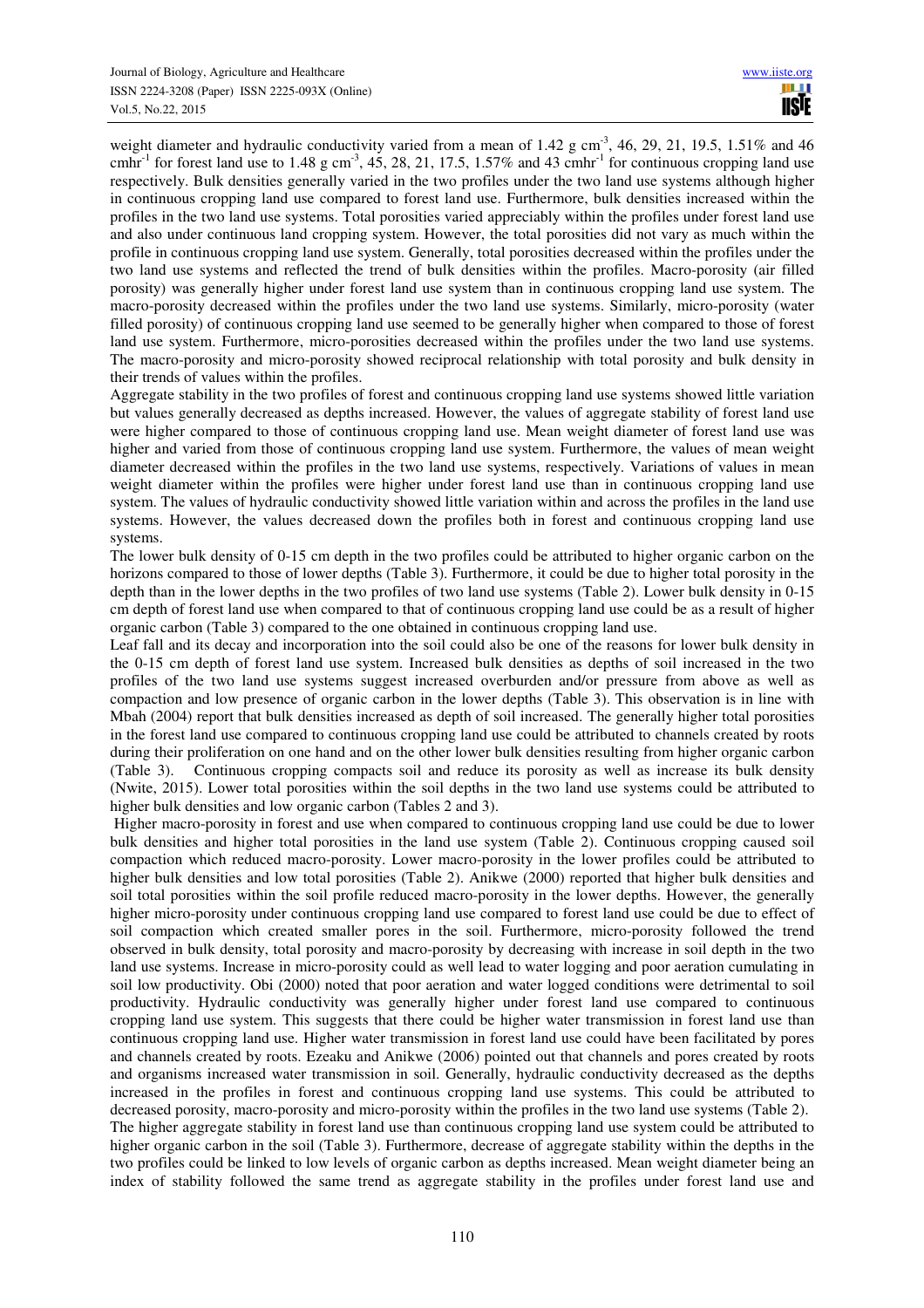continuous cropping land use systems. High Values of aggregate stability and mean weight diameter (MWD) encourage soil structural stability (Obi, 2000). This would increase resilience of soil against erosive forces and increase its water retention and nutrient supplying capacity.

| <b>Forest Land System</b> |                  |                |                   |                                        |                  |                  |                            |  |  |
|---------------------------|------------------|----------------|-------------------|----------------------------------------|------------------|------------------|----------------------------|--|--|
| Soil Depth (cm)           | $BD (gcm-3)$     | TP(%)          | $\text{Macp}(\%)$ | Micp $(\% )$                           | AS $(\%)$        | $MWD$ (mm)       | $HC$ (cmhr <sup>-1</sup> ) |  |  |
| $0 - 15$                  | $1.2 \pm 1.001$  | $55 \pm 1.118$ | $35\pm0.707$      | $20\pm0.707$                           | $22.4 \pm 0.707$ | $1.80 \pm 0.071$ | $52\pm2.120$               |  |  |
| $15 - 30$                 | $1.30 \pm 1.005$ | $51 \pm 1.225$ | $32\pm 0.707$     | $19\pm 0.707$                          | $20.2 \pm 0.707$ | $1.60 \pm 0.071$ | $48 + 0.707$               |  |  |
| $30 - 45$                 | $1.45 \pm 0.018$ | $45 \pm 1.118$ | $27 \pm 0.707$    | 18±1.414                               | $18.8 \pm 0.707$ | $1.51 \pm 0.071$ | $46 \pm 1.414$             |  |  |
| $45 - 60$                 | $1.55 \pm 0.414$ | $42 \pm 1.414$ | $26\pm 0.707$     | 16±1.414                               | $18.6 \pm 0.707$ | $1.42 \pm 0.071$ | $44\pm1.414$               |  |  |
| 60-90                     | $1.60 \pm 0.012$ | $39\pm 0.707$  | $24\pm 0.707$     | 15±1.414                               | $17.4 \pm 0.707$ | $1.20 \pm 0.071$ | $41 \pm 1.414$             |  |  |
| Mean                      | 1.42             | 46             | 29                | 21                                     | 19.5             | 1.51             | 46                         |  |  |
|                           |                  |                |                   | <b>Continuous Cropping Land System</b> |                  |                  |                            |  |  |
| $0 - 15$                  | $1.30 \pm 0.15$  | $51\pm0.707$   | $33\pm 0.707$     | $28 \pm 0.907$                         | $20.2 \pm 0.707$ | $1.60 \pm 0.141$ | $48 \pm 1.414$             |  |  |
| $15 - 30$                 | $1.49\pm0.11$    | $47+0.707$     | $27 \pm 0.707$    | $20\pm0.707$                           | $18.0 \pm 0.707$ | $1.40\pm0.141$   | $45 \pm 0.707$             |  |  |
| $30-45$                   | $1.47 \pm 0.01$  | $45\pm0.500$   | 26±1.414          | $19\pm0.007$                           | $17.6 \pm 0.707$ | $1.32 \pm 0.071$ | $44\pm1.414$               |  |  |
| $45 - 60$                 | $1.55 \pm 0.10$  | $42\pm 0.707$  | $24\pm 0.707$     | $18 \pm 0.707$                         | $16.5 \pm 0.707$ | $1.26 \pm 0.045$ | $42 \pm 1.212$             |  |  |
| 60-90                     | $1.59 \pm 0.10$  | $40\pm 0.707$  | $24 \pm 1.414$    | 18±1.414                               | $15.3 \pm 0.707$ | $1.22 \pm 0.071$ | 38±0.707                   |  |  |
| Mean                      | 1.48             | 45             | 28                | 21                                     | 17.5             | 1.37             | 43                         |  |  |

|  | Table 2. Profile Distribution of Physical Properties of Soil under two land use Systems |  |                                                                  |  |  |  |  |
|--|-----------------------------------------------------------------------------------------|--|------------------------------------------------------------------|--|--|--|--|
|  |                                                                                         |  | $\mathbf{r}$ $\mathbf{r}$ $\mathbf{r}$ $\mathbf{r}$ $\mathbf{r}$ |  |  |  |  |

 BD- Bulk Density, TP-Total Porosity, Macp- Macroporosity, Micp- Microporosity, AS- Aggregate Stability, MWD- Mean weight diameter, HC- Hydraulic conductivity

## 3.2 *Profile Distribution of Chemical Properties of Soil*

Profile distribution of chemical properties of soil under forest land use and continuous cropping land use systems is shown in Table 3. The result showed that pH values are generally higher and slightly varied under forest land use compared to those of continuous cropping land use system. The pH values decreased with depth under the two land use systems. Similarly, total nitrogen was higher in forest land use and showed little variations within the depths than when compared with those of continuous cropping land use system. Furthermore, the total nitrogen values decreased down the profiles under the two land use systems. Organic carbon was generally higher under forest land use and slightly varied within the depths compared to the ones obtained in continuous cropping land use system. The values of organic carbon, nevertheless, decreased within the profiles under the two land use systems. Available phosphorus was higher in forest land use than under continuous land use. Variation in available phosphorus was more pronounced in continuous cropping land use than when compared with forest land use system. Generally, available phosphorus decreased with increase in depth in the two profiles of the two land use systems.

 Exchangeable cations of calcium (Ca), magnesium, (Mg), potassium (K) and sodium (Na) generally did not show much variations across the two profiles and within the depths in the two land use systems. However, Ca, Mg and Kg were higher under forest land use than in continuous cropping land use system except in 60- 90cm depth for ca and mg. Sodium content was about same in the depths for the two profiles except that it appreciated at 0-15 cm depth in continuous cropping land use than under forest land use. These exchangeable cations generally decreased within the profiles in the two land use systems. The trend of cation exchange capacity within and across the two profiles reflected the concentrations of exchangeable cations. However, the cation exchange capacity showed little variations across and within the two profiles in the two land use systems. Generally, pH, N, OC, P, Ca, Mg, K, Na and CEC in forest land use varied from a mean of 5.0, 0.21, 2.6%c, 18.1 mgkg<sup>-1</sup>, 2.1, 1.65, 0.31, 0.14 and 4.17 cmgkg<sup>-1</sup> to 4.6, 0.11, 1.9%, 16.5 mgkg<sup>-1</sup>, 2.12, 1.62, 0.12, 0.13 and  $3.98$  cmolkg<sup>-1</sup> in continuous cropping land use system, respectively.

Higher pH values under forest land use when compared to continuous cropping land use could be attributed to decomposed leaf fall and litter in the soil which increased organic carbon content in the land use (Table 3). Low pH in continuous cropping land use could be as a result of continuous cultivation that caused depletion of nutrients on one hand and on the other accumulation of ions arising from acidifying fertilizer such as ammonium sulphate (NH<sub>4</sub> SO<sub>4</sub><sup>2</sup>) applied on maize crops. According to Unamba-Okpara (2000), ammonium sulphate decreases soil pH because of its acidifying nature. The decrease in soil pH within the profiles under the two land use systems suggests depletion of nutrients as depths increased. This observation is in line with the report of Asadu and Nweke (1999) that pH decreased within the profile depths. The soil pH across and within the depths in the two profiles under the two land use systems ranged from slightly acidic to extremely acidic (60-90cm) depth (Landon, 1991).

Similarly, higher total N and organic carbon (OC) within the depth of profile under forest land use compared to continuous cropping land use system is attributable to degraded and decomposed organic litter deposits from forest trees that permeated into the soil. Okonkwo *et al.* (2011) noted that deposit of organic materials improved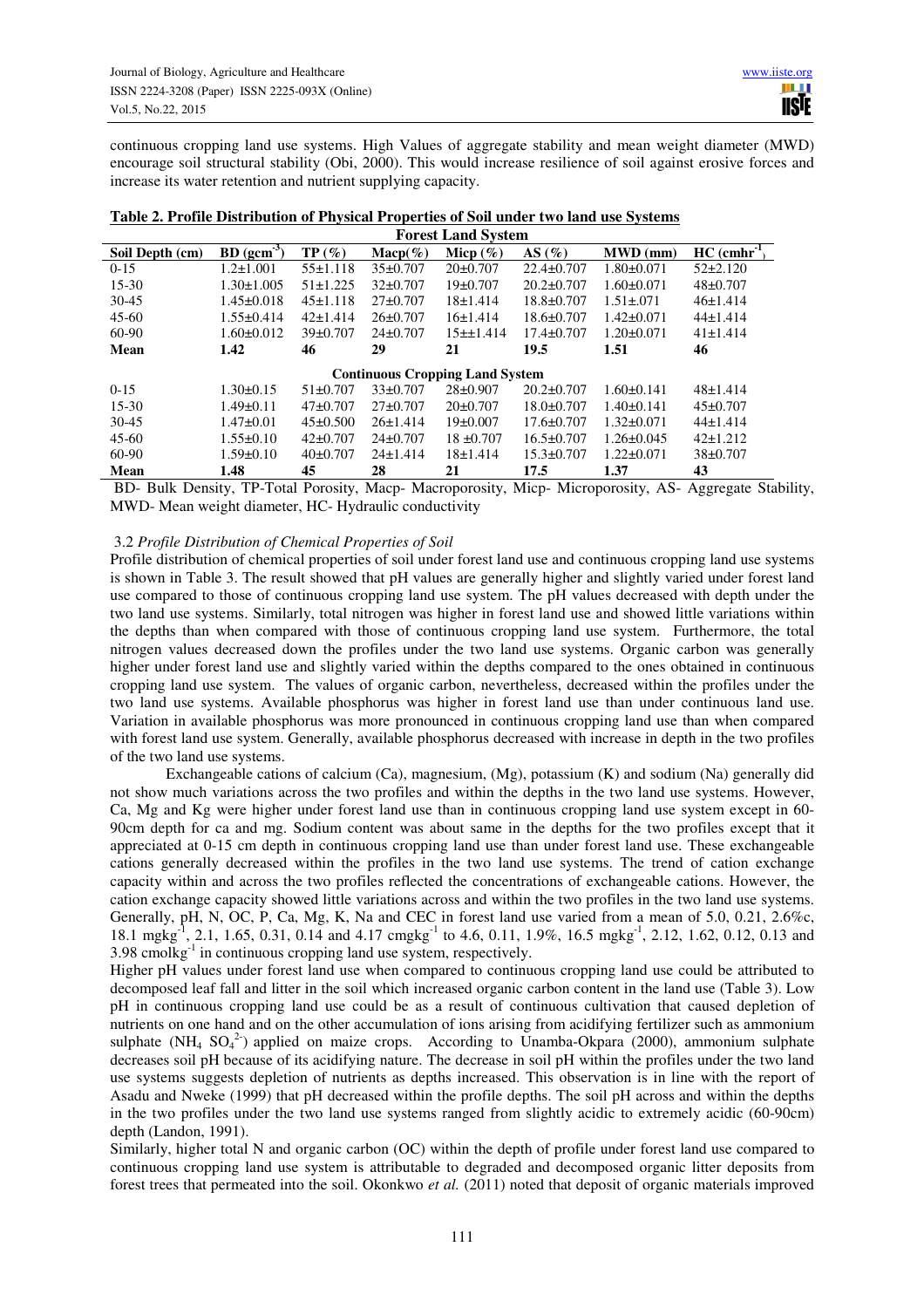total N and organic carbon contents of soil. Low total N and OC in continuous cropping land use entailed poor content of organic debris and incorporation or dissipation due to tillage. The decrease of total N and OC content within the depths in the two profiles could be due to leaching action as facilitated by rainfall. Obi (2000) reported that rainfall leached soil nutrients such as total N and OC beyond 1m of soil depth. Total N and OC could be rated as low to medium (Landon, 1991) from 0-60cm depth and very low to low (FMARD, 2002) in 60- 90 cm depth. Furthermore, higher available phosphorus in the forest land use relative to continuous cropping land use could be attributed to improved total N and OC contents in the soil (Table 3). Higher available phosphorus in forest land use could have stemmed from readily available and decomposed organic deposits from forest trees. However, low available phosphorus in continuous cropping land use could be attributed to poor deposits of debris on the soil as well as continuous cultivation and usage by crops. The decrease of available phosphorus as depth increased in the two profiles depicts leaching and fixation by clay content especially as it decreased with depths (Table 3). Available phosphorus ranged from medium (0-60 cm) to low (60-90cm) depths (Enwezor *et al*., 1982) in the two profiles. The generally higher exchangeable cations under forest land use and within the profile than in the continuous cropping land use could be attributed to improved organic carbon and available phosphorus contents of the soil (Table 3). Agboola (1985) reported that increased contents of organic carbon and available phosphorus led due to higher exchangeable cation contents of soil. Akamigbo and Asadu (1985) reported that organic carbon contributed up to 70% increase in exchangeable cations. However, low exchangeable cations in continuous cropping land use suggests depletion of nutrients due to continuous cultivation and crop usage. Mbah (2004) noted that continuous cultivation depleted soil nutrients due to crop exploitation for their photosynthetic process. The decrease of exchangeable cations with increase in depth in the two profiles under two land use systems could be due to leaching losses or fixation by clay minerals. Exchangeable cations suffer leaching losses in tropical regions (Nnoke, 2009). The higher cation exchange capacity under forest land use compared to continuous cropping land use could be attributed to improved exchangeable cations in the soil (Table 3). The cation exchange capacity decreased with increase in depths in the two profiles of the two land use systems. Cation exchange capacity was very low (Asadu and Nweke, 1999) in the two profiles of two land use systems.

| Table 3. Profile Distribution of Chemical Properties of Soil under two Land Use Systems |  |
|-----------------------------------------------------------------------------------------|--|
|-----------------------------------------------------------------------------------------|--|

|                            | <b>FOREST LAND SYSTEM</b> |                 |                   |                                        |                 |                 |                      |                 |                 |
|----------------------------|---------------------------|-----------------|-------------------|----------------------------------------|-----------------|-----------------|----------------------|-----------------|-----------------|
|                            |                           |                 |                   |                                        |                 |                 | cmolkg <sup>-1</sup> |                 |                 |
| Soil<br>Dept<br>h.<br>(cm) | pH(kcl)                   |                 | $N(\%)$ OC $(\%)$ | $P(mgkg^{-1})$                         | Ca              | Mg              | К                    | Na              | <b>CEC</b>      |
| $0 - 15$                   | $5.5 \pm 0.07$            | $0.28 \pm 0.00$ | $3.9 + 0.01$      | 26.5±0.70                              | $2.80 \pm 0.00$ | $1.82 \pm 0.01$ | $0.70 \pm 0.00$      | $0.15 \pm 0.00$ | $5.47 \pm 0.14$ |
|                            | $\mathbf{1}$              | $\mathbf{1}$    | $\Omega$          | $\overline{7}$                         | 5.              | $\overline{4}$  | $\overline{7}$       | $\overline{7}$  | $\Omega$        |
| 15-30                      | $5.3 \pm 0.07$            | $0.28 \pm 0.00$ | $3.6 \pm 0.00$    | 20.8±0.49                              | $2.10 \pm 0.01$ | $1.80 \pm 0.00$ | $0.30 \pm 0.00$      | $0.14 \pm 0.01$ | $4.33 \pm 0.00$ |
|                            | $\mathbf{1}$              | $\mathbf{1}$    | 5                 | $\overline{2}$                         | $\mathcal{P}$   | $5 -$           | $7^{\circ}$          | $\mathbf{1}$    | 5               |
| 30-45                      | $4.9 + 0.40$              | $0.27 \pm 0.00$ | $2.6 \pm 0.00$    | $16.2 \pm 0.50$                        | $2.00 \pm 0.00$ | $1.80 + 0.00$   | $0.25 \pm 0.00$      | $0.14 \pm 0.07$ | $4.19 \pm 0.01$ |
|                            | $\overline{3}$            | $\mathbf{1}$    | $\overline{7}$    | 0                                      | 5.              | $7^{\circ}$     | $7^{\circ}$          | 1               | $\mathbf{1}$    |
| 45-60                      | $4.8 \pm 0.07$            | $0.11 \pm 0.00$ | $1.6 \pm 0.01$    | 15.7±0.07                              | $1.90 \pm 0.00$ | $1.60 \pm 0.00$ | $0.20 \pm 0.01$      | $0.13 \pm 0.00$ | $3.83 \pm 0.00$ |
|                            | 1                         | 1               | 4                 | $\mathbf{1}$                           | 5.              | $7^{\circ}$     | $\mathbf{1}$         | $\overline{7}$  | $\overline{7}$  |
| 60-                        | $4.3 \pm 0.11$            | $0.11 \pm 0.00$ | $1.4 \pm 0.00$    | 11.5±0.70                              | 80±0.007        | $1.01 \pm 0.00$ | $0.10 \pm 0.00$      | $0.12 \pm 0.01$ | $3.5 \pm 0.003$ |
| 90                         | $\mathbf{1}$              | $\mathbf{1}$    | $\overline{7}$    | $\overline{7}$                         |                 | 5               | 5.                   | $\mathbf{1}$    |                 |
| Mean                       | 5.0                       | 0.21            | 2.6               | 18.1                                   | 2.12            | 1.61            | 0.31                 | 0.14            | 4.17            |
|                            |                           |                 |                   | <b>CONTINUOUS CROPPING LAND SYSTEM</b> |                 |                 |                      |                 |                 |
| $0 - 15$                   | $5.4 \pm 0.07$            | $0.22 \pm 0.00$ | $3.6 \pm 0.01$    | 21.5±0.00                              | $2.55 \pm 0.00$ | $1.88 + 0.00$   | $0.19 \pm 0.00$      | $0.17 \pm 0.01$ | $4.79 \pm 0.00$ |
|                            | $\mathbf{1}$              | $\mathbf{1}$    | 4                 | $\Omega$                               | $7^{\circ}$     | $7^{\circ}$     | $\mathbf{1}$         | $\overline{4}$  | 7               |
| 15-30                      | $4.8 + 0.07$              | $0.12 \pm 0.00$ | $2.1 \pm 0.00$    | 18.6±0.70                              | $2.20 \pm 0.00$ | $1.80 + 0.00$   | $0.14 \pm 0.00$      | $0.14 \pm 0.00$ | $4.28 \pm 0.01$ |
|                            | $\mathbf{1}$              | $\mathbf{1}$    | $\mathbf{1}$      | 7                                      | 7               | 5.              | 5.                   | 5.              | 4               |
| $30 - 45$                  | $4.5 \pm 0.07$            | $0.08 \pm 0.00$ | $1.4 \pm 0.00$    | $15.2 \pm 0.01$                        | $2.00 \pm 0.10$ | $1.70 \pm 0.00$ | $0.12 \pm 0.01$      | $0.13 \pm 0.00$ | 3.95±0.17       |
|                            | 1                         | $\mathbf{1}$    | $\mathbf{1}$      | 4                                      |                 | $7^{\circ}$     | $\mathbf{1}$         | 5.              | 0               |
| 45-60                      | $4.5 \pm 0.07$            | $0.08 \pm 0.00$ | $1.4 \pm 0.00$    | 12.8±0.70                              | $1.92 \pm 0.00$ | $1.50 \pm 0.00$ | $0.08 + 0.00$        | $0.12 \pm 0.00$ | $3.62 \pm 0.00$ |
|                            | $\mathbf{1}$              | 1               | $\mathbf{1}$      | 7                                      | 7               | $5 -$           | 7                    | 7               | $\overline{7}$  |
| $60 -$                     | $3.9 \pm 0.40$            | $0.07 \pm 0.00$ | $1.0 + 0.00$      | $14.2 \pm 0.07$                        | $1.90 \pm 0.01$ | $1.20 \pm 0.00$ | $0.06 \pm 0.00$      | $0.09 \pm 0.00$ | $3.27 \pm 0.00$ |
| 90                         | 3                         | $\mathbf{1}$    | $\mathbf{1}$      | $\mathbf{1}$                           | 4               | 5               | $\overline{7}$       | 5.              | $\overline{7}$  |
| Mean                       | 4.6                       | 0.11            | 1.9               | 16.5                                   | 2.12            | 1.62            | 0.12                 | 0.13            | 3.98            |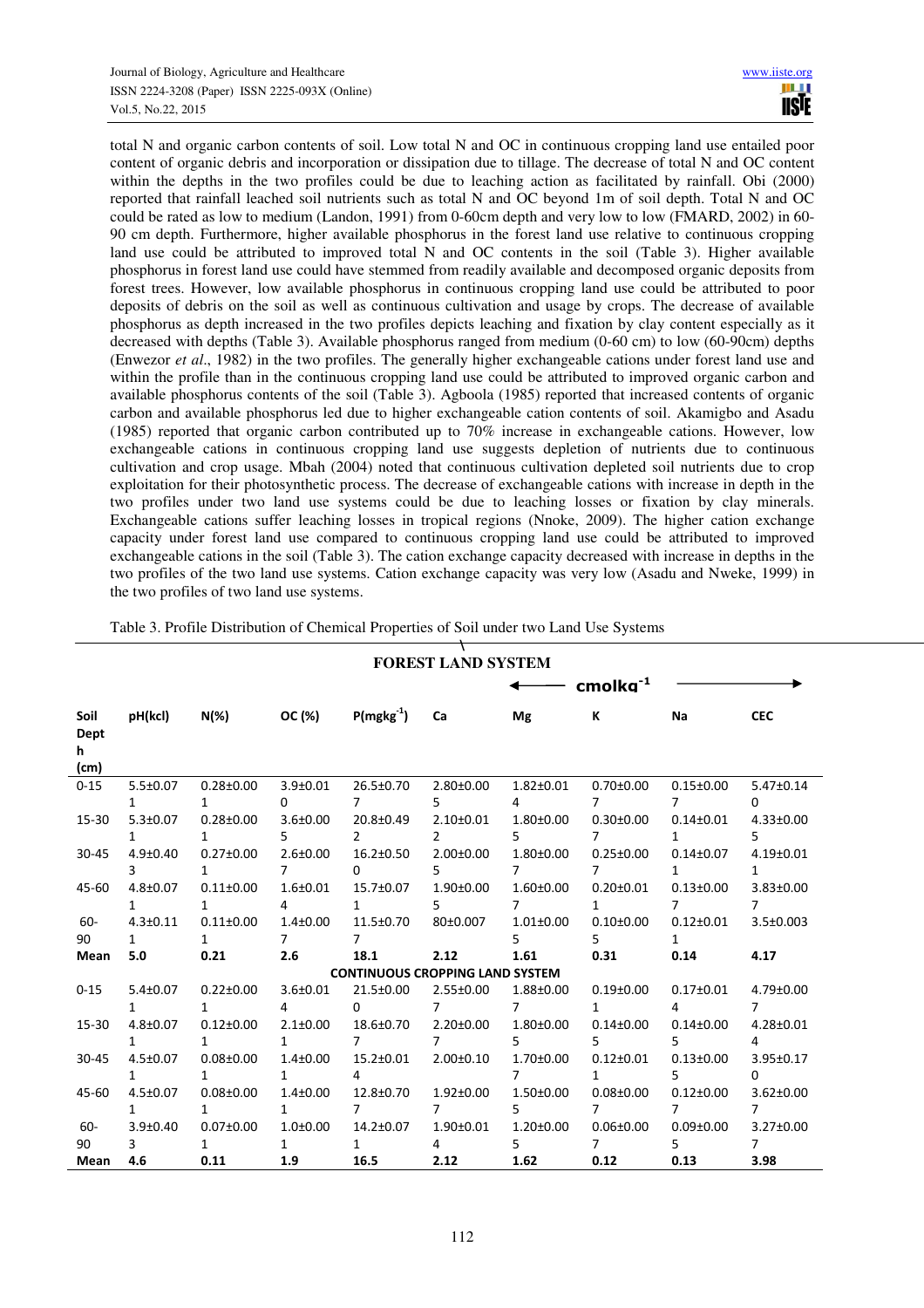## **4. Conclusion**

 The results of this study have shown that physicochemical properties of soil could be distributed spatially within the profile. The physicochemical properties of soil are generally higher under forest land use when compared with that of continuous cropping land use system. Physicochemical properties generally showed the same trend of decrease as depths of soil increased under the two land use systems. Essentially, forest land use due to its more improved physicochemical properties would be more productive since it could be buffered and resilient to degradative forces. Therefore, sound and proper evaluation of physicochemical properties of soil is important for enhanced and sustainable soil productivity.

## **References**

Agboola, A.A. (1985). Organic manuring and management in the humid tropics on soil aggregation and Stabilization of the degradation in humid tropics. Proceedings of International Soil Society of Nigeria, 215- 233pp.

Ajiboye, G.A., Olaniyan, J.O., Bosiako, C and Oyetunde, O.O. (2014). Assessment of land Use pattern and land form selected physicochemical properties of soils developed on basement complex Sediment transitional zone of southwestern Nigeria Nigerian Journal of soil Science 24(1):13-23.

Akamigbo, F.O. R. and Asadu, C.L.A. (1983). Influence of parent Materials on the soils of South Eastern Nigeria. East African Journal of Agriculture 48:81-91.

Akamigbo, R.O.R and Asasu, C.L.A. (1983). Influence of Parent Material on the Soils of Southeastern Nigeria. East African Agriculture and Forestry 48:81 -91pp.

Anikwe, M.A.N. (2000). Use of numerical index methods for Quantifying the productivity of some soils in Southeastern Nigeria. Ph.D Thesis, University of Nigeria, Nsukka, 98pp.

Asadu, C.L.A. and Nweke, F.I. (1999). Soil of Arable crop Fields in Subsaharan Africa. Focus on Cassava growing area. Collaborative Study of Cassava in Africa. Working Paper No 18. Resource and Crop Management Division IITA, Ibadan Nigeria 1-182pp.

Blake, G. R. and Hartage, K.H. (1986).Bulk density. *In:* Klute, A. (ed). Methods of Soil Analysis. American society of Agronomy 9(1): 365-375.

Brady, N.C. and Weil, R.R. (2005). The Nature and Properties of Soils. Thirteenth Edition, Pearson Prentice Hall Inc India 881pp.

Bremner, J.M. (1996).Total Nitrogen. *In:* Black, C.A. (ed). Methods of Soil Analysis. American Society of Agronomy 2: 1149-1178.

Chude, V.O., Malgwi, W.B., Amapie, W.B. and Ano, O.A. (2011). Manual on soil fertility Assessment. Federal Fertilizer Department (FFD). *In:* Collaboration with National programme for Food Security, Abuja Nigeria.

Enwezor, W.O., Udo, F.J. and Sobulo, R.A. (1982).Fertility Status and Productivity of Acid sands. *In:* Acid Sands of Southeastern Nigeria. Soil Science Society of Nigeria 1:56-73.

Ezeaku, .P.I and Anikwe, M.A.N. (2006). A model for Description of water and solute Movement in Soil-Water Restrictive horizons across two Landscapes in Southeastern Nigeria. Soil Science 171 (6):493-500.

Federal Department of Agricultural Land Resources. (FDALR). (1985). Reconnaissance Soil Survey of Anambra State nigeria. Soil Report, Kaduna, 3p.

Federal Ministry of Agriculture and Rural Development (FMARD). (2002). Fertilizer use and Management Practice for Crops in Nigeria. Produced by federal Fertilizer Department. *In:* Aduayi, E. Cheede, V.O., Adebusuyi, B. A. and Olayiwole, S.O (eds), Abuji 188p.

Foth, H.D. and Turk, C. (1972).Fundamental of Soil Science. New York, John Wiley and Sons Ltd.

Gee, G.W. and Or, D. (2002). Particle size Analysis. *In*: Dane. J. H. and Topp, G.C. (eds). Methods of Soil Analysis. Soil Science Society of America 5(4): 255-293.

Jackson, M.I. (1958).The Soil Chemical Analysis. London: constable.

Kemper, W.D. and Rosenau, R.C. (1986).Aggregate Stability and Size Distribution. *In:* Klute, A. (ed). Methods of Soil Analysis. American Society of Agronomy 9: 425-440.

Klute, A. and Dirkson, C. (1986).Hydraulic Conductivity and Diffusivity. Laboratory Methods. *In*: Klute, A. (ed). Methods of soil analysis. American Society of Agronomy 1(2): 687-734.

Landon, T.R. (1991). Booker, Tropical Soil Manual. A hand book of soil survey and Agriculture. Land evaluation in the tropics and subtropics. New York, USA, John Wiley and Sons, Ins. third Auvenue.

Mbah, C.N. (2004).Evaluation of Agricultural Use and Pollution Potential of Four Animal Wastes in an Ultisoil at Abakaliki, Southeastern Nigeria. Ph D thesis, University of Nigeria, Nsukka, 1-189 pp.

National Population Commission (NPC) (2006). Ebonyi State in Statistics. National Population Commission, 36p.